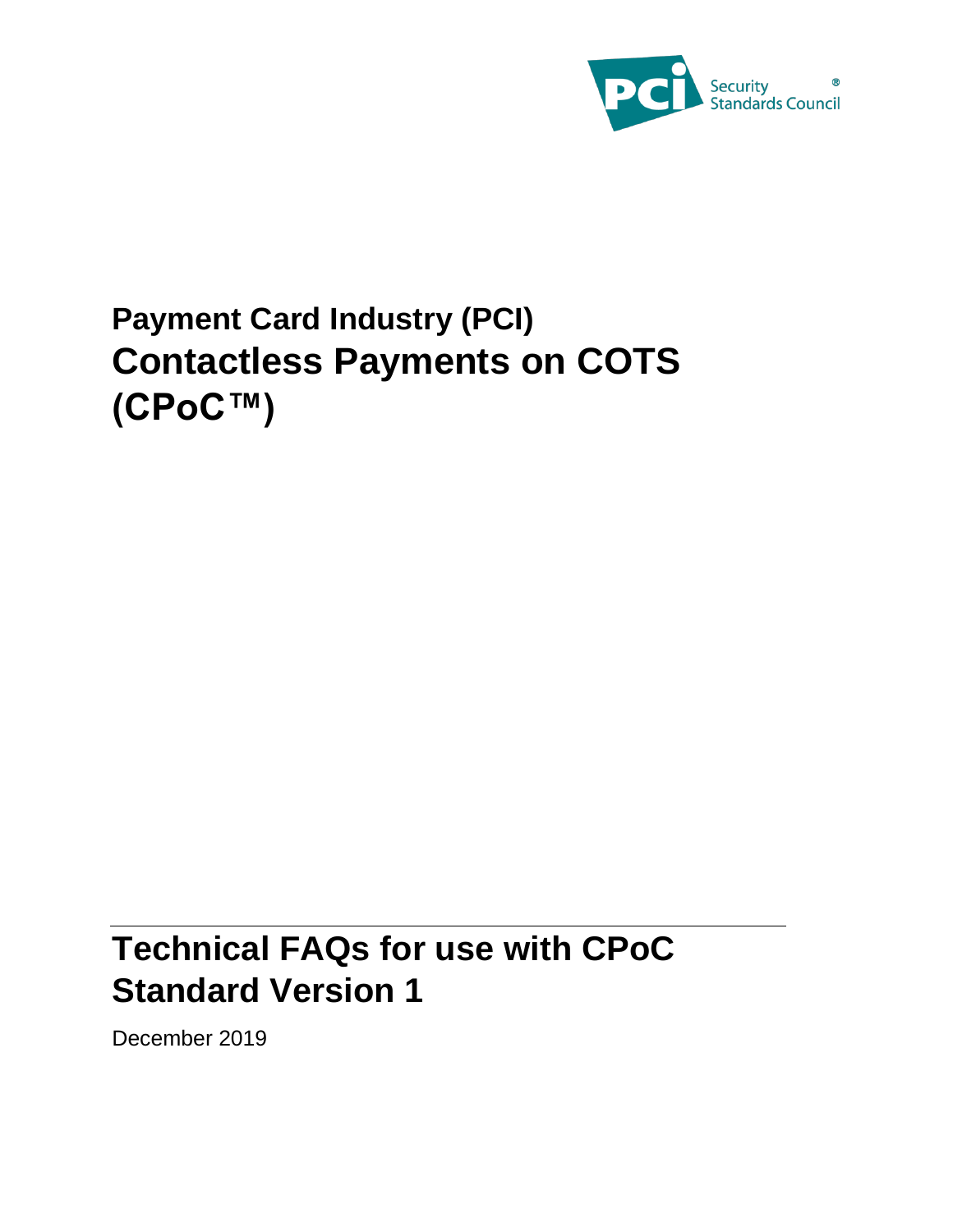

# **Document Changes**

| Date <sup>'</sup> | <b>Version</b> | <b>Description</b> |
|-------------------|----------------|--------------------|
| December 2019     | 1.0            | Initial release.   |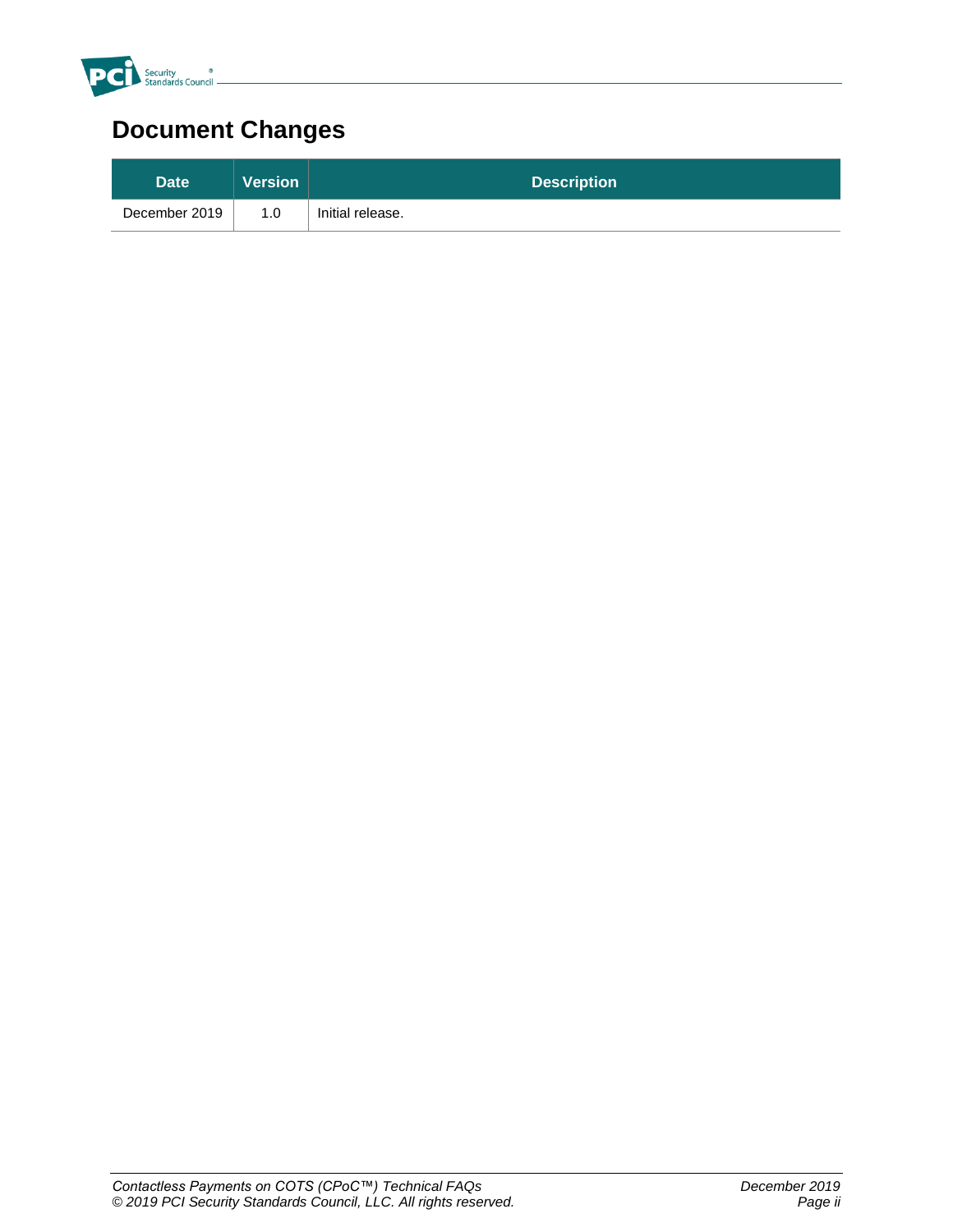

# **Table of Contents**